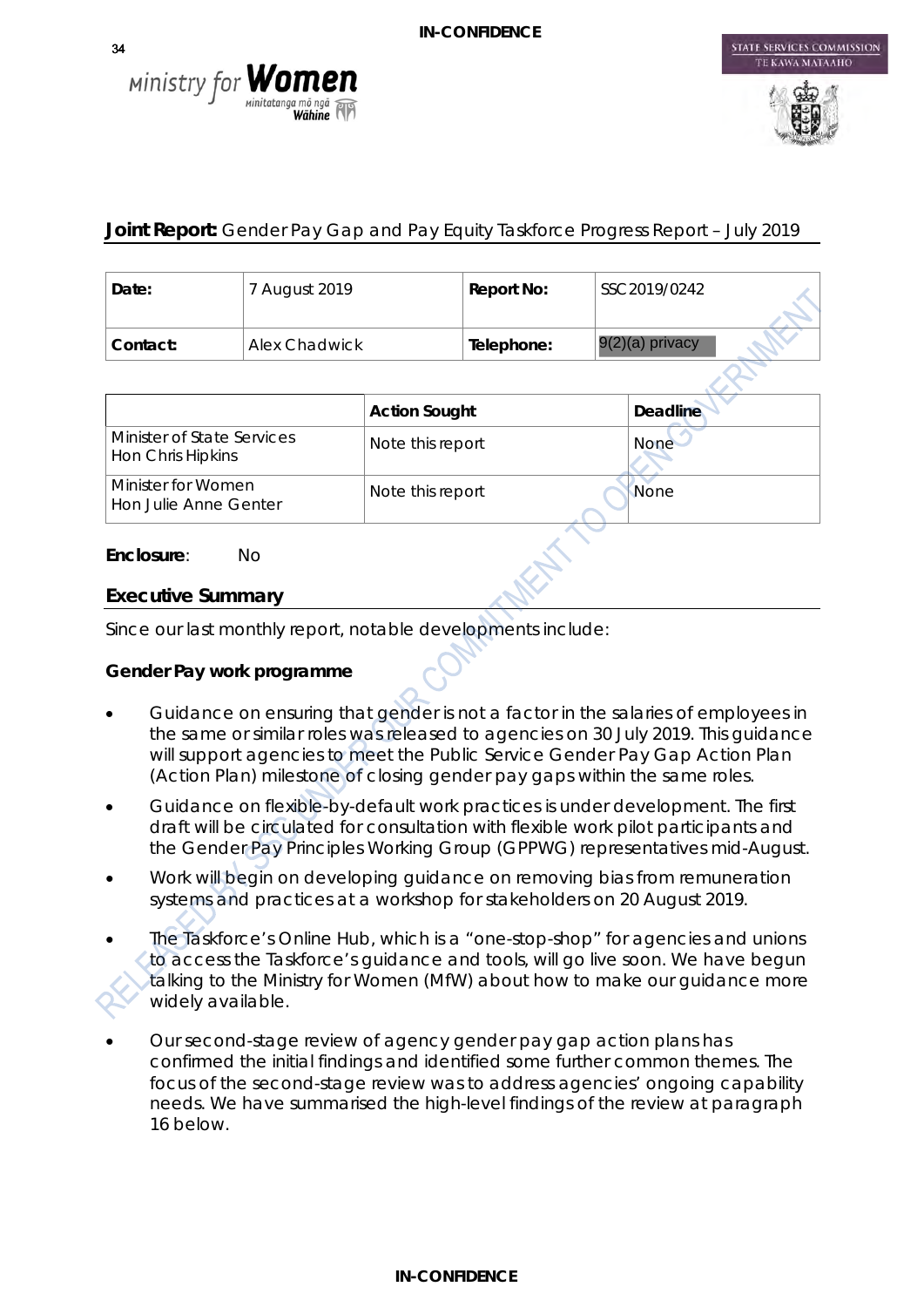#### Pay Equity work programme

- 9(2)(f)(iv) confidentiality of advice, 9(2)(j) prejudice to negotiations
- On 25 July 2019 the Ministerial State Sector Pay Equity Forum (Ministerial Forum) discussed the three sector plans that were presented by sector co-leads.
- An additional pay equity claim has been filed in the Employment Relations Authority by 36 employees of Te Whakaruruhau 2013 Incorporated  $9(2)(f)(iv)$ 9(2)(f)(iv) confidentiality of advice confidentiality of the confidentiality

#### **Minister's Office Comments**

| Comments:            |  |
|----------------------|--|
|                      |  |
| Date returned to SSC |  |
|                      |  |

### **Recommended Action**

We recommend that you:

- note the information in this report on progress being made by the Gender Pay  $\alpha$ Gap and Pay Equity Taskforce
- $\mathsf{b}$ agree that the SSC release this briefing once it has been considered by you, with matters under active consideration withheld under section 9(2)(f)(iv) of the Official Information Act (OIA), and information related to pay equity in paragraphs 18 to 32 under the section 9(2)(i) of the OIA, to enable agencies to carry on without prejudice or disadvantage, negotiations.

Agree/disagree.

Agree/disagree.

Hon Julie Anne Genter

**Minister for Women** 

Hon Chris Hipkins

**Minister of State Services**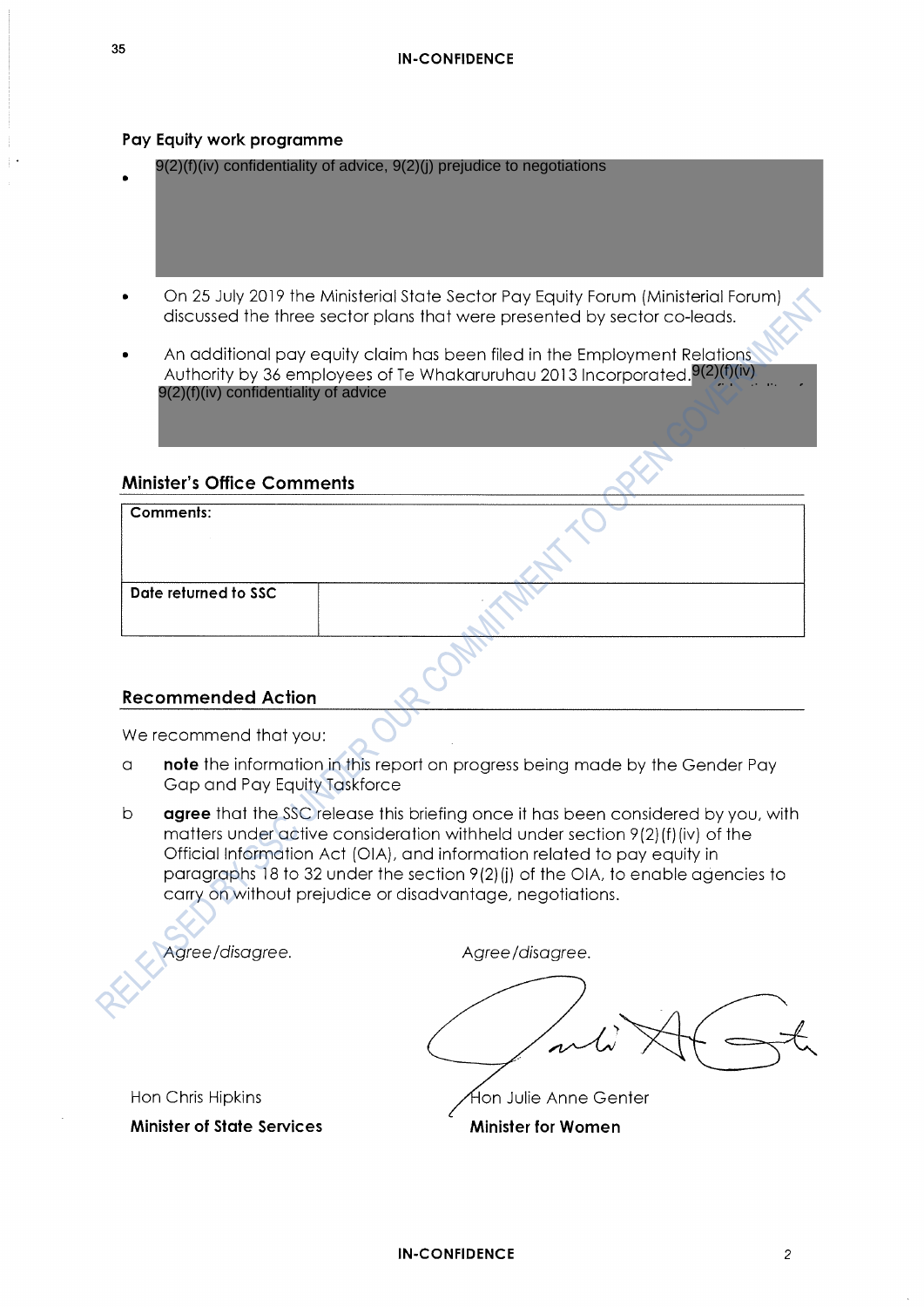**Joint Report:** Gender Pay Gap and Pay Equity Taskforce Progress Report

### **Purpose of Report**

This report is the ninth monthly Taskforce progress report on the Action Plan and  $\mathbf{1}$ Pay Equity in the State sector work programme.

### **Public Service Gender Pay Gap Action Plan**

 $\mathcal{P}$ Since our last monthly report, we have made the following progress to reach the milestones in the Action Plan.

### **Guidance Development**

### **Ensuring gender is not a factor in the salaries of employees in the same or similar roles**

- 3 On 30 July 2019 the Taskforce issued guidance to agencies on ensuring gender is not a factor in salaries for the same or similar roles. This guidance supports achievement of the milestones that:
	- by the end of 2019, two thirds of agencies will have closed any gender pay gaps within the same roles
	- by the end of 2020 all agencies will have closed these gaps.
- $\overline{A}$ The Taskforce will be supporting agencies to meet the above milestones by running workshops on this guidance on 29 August and 6 September 2019.

### **Recruitment processes that are free from gender bias**

- 5 Feedback from Māori and Pacific reviewers on the guidance for recruitment processes that are free from gender bias has been received and incorporated.
- Following feedback from unions this week on the draft lay-out, we hope to  $\overline{a}$ proceed to editing and design and to publish the guidance in mid to late August.

### **Flex-by-default work practices**

 $\overline{7}$ The first draft of the flexible-by-default toolkit will be circulated for consultation with flexible work pilot participants and the GPPWG representatives in mid-August.

### **Removing bias from remuneration systems and practices**

- 8 The Taskforce has begun work with the GPPWG to develop guidance on removing bias from remuneration systems and practices. A workshop on 20 August 2019 with the Taskforce, GPPWG and human resources and remuneration experts from agencies will discuss the main issues that need to be addressed in the guidance.
- 9 The Taskforce will use the results of this workshop as a basis for drafting the guidance.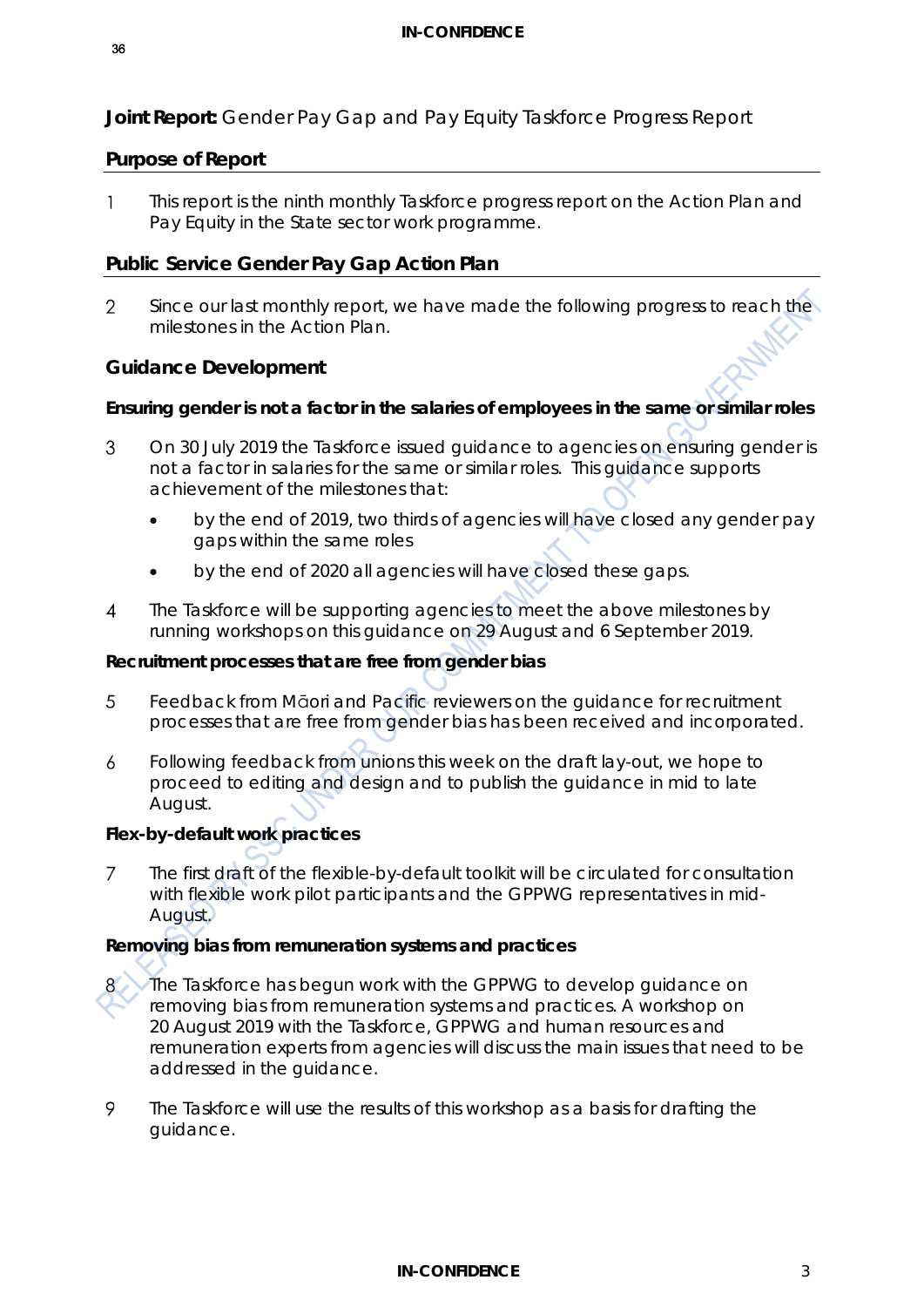### **The Taskforce Online Hub will 'go live' shortly**

- $10<sup>°</sup>$ Preparation is underway for the Hub to 'go live' shortly. The purpose of the Hub is to provide a 'one-stop-shop' for agencies and unions to access the Taskforce's guidance and tools, which are designed to:
	- assist parties involved in State sector pay equity claims
	- support agencies to achieve the milestones in the Action Plan.
- Agencies and unions will be invited to access the Hub material. The Hub also  $11$ contains a resource library that houses useful relevant websites and content to assist agencies with their gender pay work.

### **Making guidance and tools available more widely**

- Through the development of the Hub and following interest from outside groups,  $12<sup>°</sup>$ the Taskforce has given thought to making our guidance available to a wider audience via our external website.
- $13<sup>2</sup>$ The Action Plan guidance has a public sector focus, so the Taskforce has asked MfW to advise on whether the guidance needs any adjustment to be used by the private sector and how best to make it available to a wider audience. MfW is leading on this and will include an update in its briefing to Minister Genter on 20 August 2019 on the GPG in the private sector.
- $14$ MfW has been working with Global Women on a gender pay gap reporting pilot for its Champions for Change member organisations. The report template is based on and acknowledges the guidance: *[Organisational gender pay gaps:](https://www.stats.govt.nz/methods/organisational-gender-pay-gaps-measurement-and-analysis-guidelines)  [Measurement and analysis guidelines](https://www.stats.govt.nz/methods/organisational-gender-pay-gaps-measurement-and-analysis-guidelines)* developed by the State Services Commission (SSC), MfW and Stats NZ. Once tested, gender pay gap reporting will be integrated into the wider Champions for Change Diversity Reporting Framework.

# **Second-stage review of Agency Gender Pay Gap Action Plans**

- 15 In April 2019 you received a summary of the findings of our initial review of agencies' Gender Pay Gap Action Plans [SSC2019/0104 refers]. Our secondstage review has confirmed the initial findings and identified some further common themes. As the focus of the second-stage review was to address agencies' ongoing capability needs, we do not anticipate providing a further full briefing.
- However, for your interest the high-level issues identified in our review, and our proposed responses are as follows:
	- Many plans contain multi-level data analysis, following the approach recommended in our data tool. However not many agencies have analysed the intersection of gender, ethnicity and pay and we are encouraging them to do so where they have sufficient numbers of staff.
	- Agencies commonly identified occupational segregation as a driver of their gaps, but there was less consideration of what can be done to mitigate its effects. The Taskforce and PSA plan to hold a workshop in October on what agencies can do to address occupational segregation.

#### **IN-CONFIDENCE** 4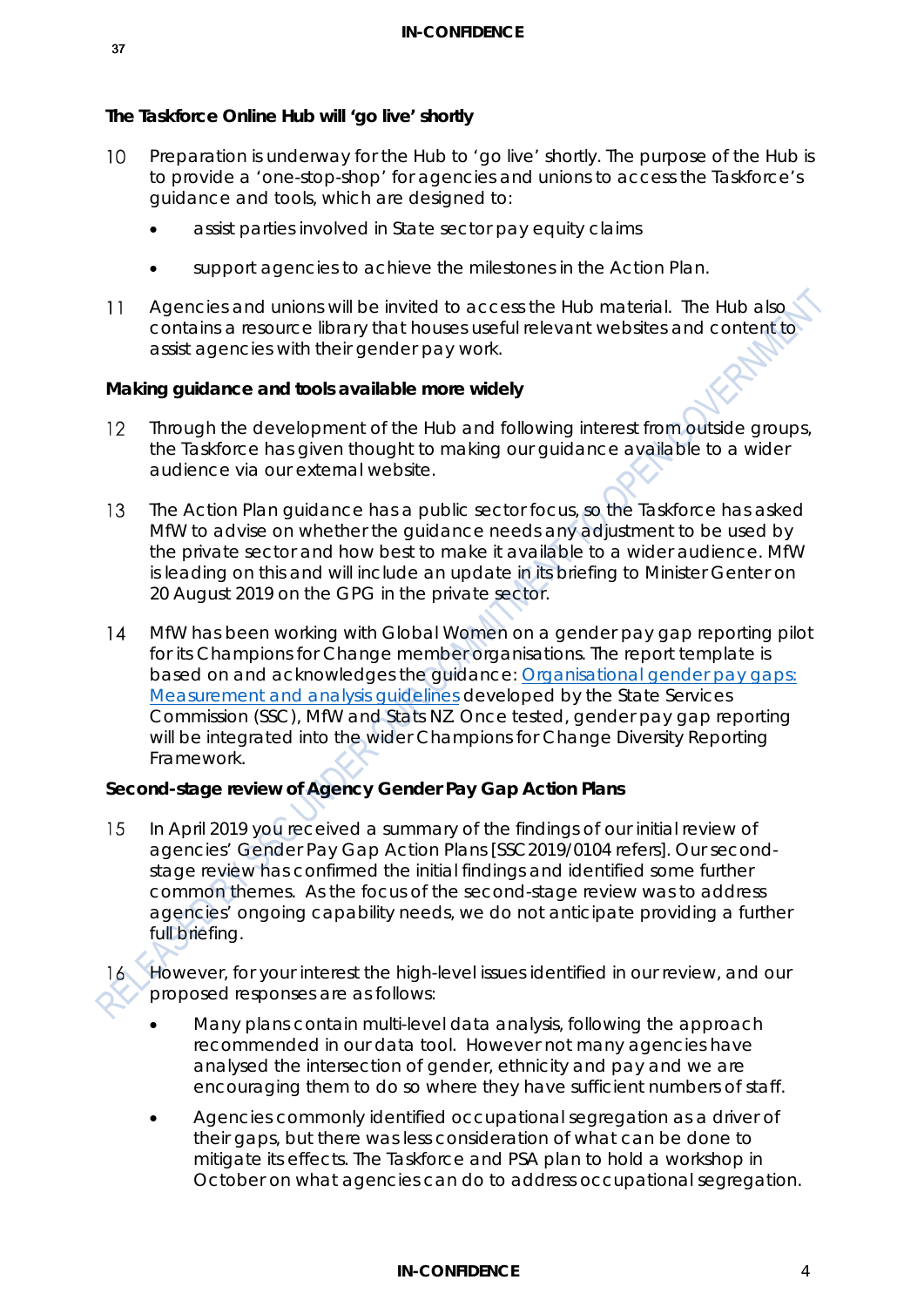- The plans responded to the priorities in the Action Plan, but a number indicated they needed to develop an approach to analysing and addressing gender pay gaps within the same roles. The Taskforce has released guidance to assist agencies with this and is holding two workshops with the PSA to help agencies apply the guidance.
- Many plans show a high level of sophistication, and overall there is a good foundation for further development. The Taskforce will revise the template for agencies' action plans to recommend that, if they do not already do so, agencies' 2020 action plans include:
	- o actions which are closely linked to data interpretation, going beyond the priorities in the action plans
	- o a comprehensive picture of their gender pay work programme
	- o how they plan to address gender pay gaps which favour women
	- o genuine employee and union engagement throughout the development of the plans.
- The Taskforce recommended to agencies that they share their plans with the PSA and our understanding is that most agencies have done so. Some agencies responded that they do not have any PSA members and of these, some preferred not to share their plans.

### **Ethnic Pay Gap**

 $17$ Led by SSC's Diversity and Inclusion team, more targeted work has commenced on closing the ethnic pay gap. The Manager of the Diversity and Inclusion team will attend the next fortnightly catch up with your offices to provide a high-level briefing on what this work entails.

# **Pay Equity in the State Sector Work Programme**

### **Equal Pay Amendment Bill 2018 (the Bill)**

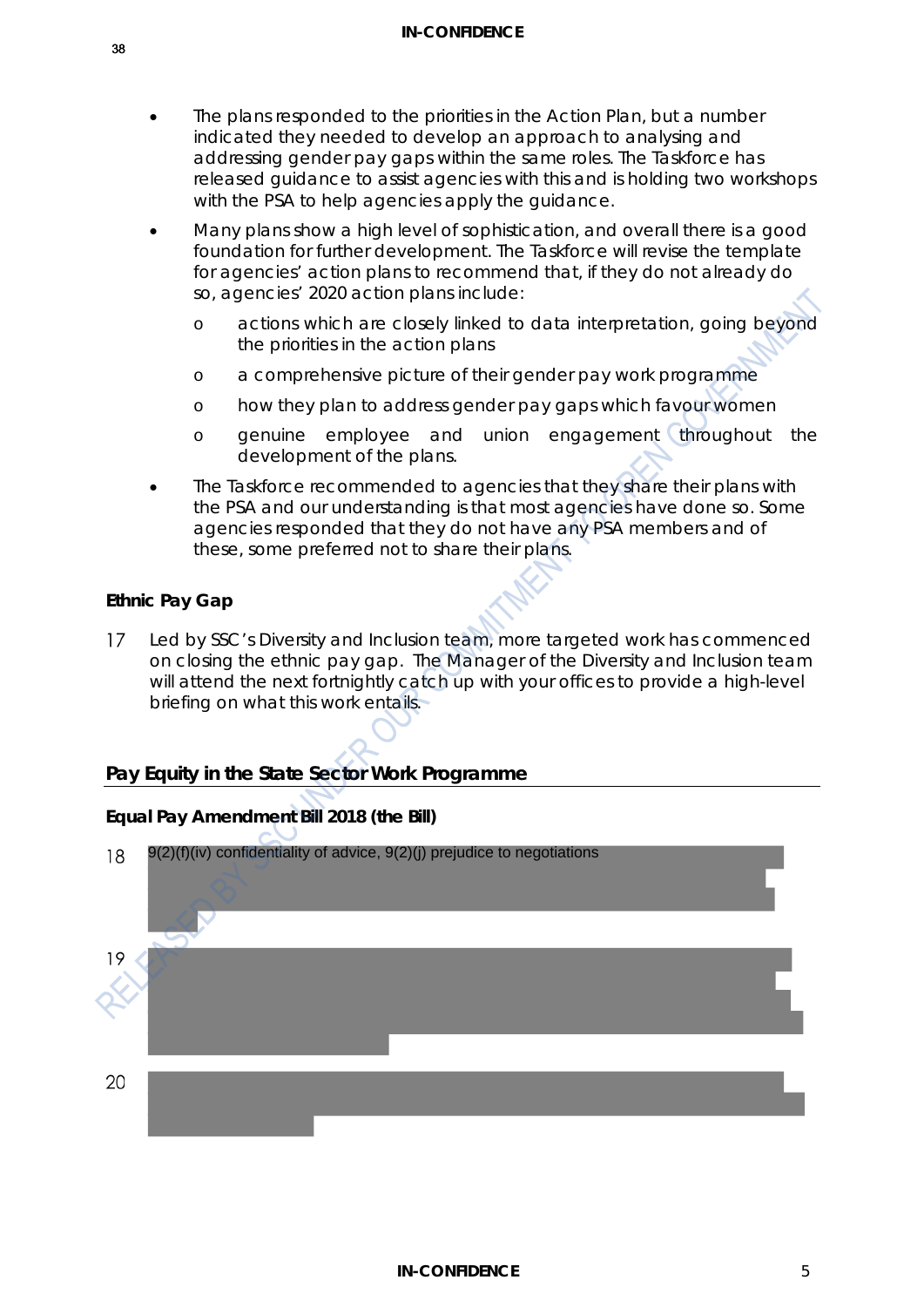39

9(2)(f)(iv) confidentiality of advice, 9(2)(j) prejudice to negotiations $21$ L  $\bullet$ ı I 9(2)(g)(i) free and frank 22

# **Pay Equity Tripartite oversight mechanisms**

- 23 The State Sector Pay Equity Oversight Committee (Oversight Committee) met on 10 July 2019, primarily to discuss and provide feedback on the three draft sector plans as well as giving feedback to the Comparator Sub-Group on their proposals for gaining efficiencies in claims processes with the use of comparators and comparator data and information.
- $24$ On 25 July 2019 the three sector working committees for Health, Education and the Public Service presented their sector plans to the Ministerial Forum.

### **IN-CONFIDENCE** 6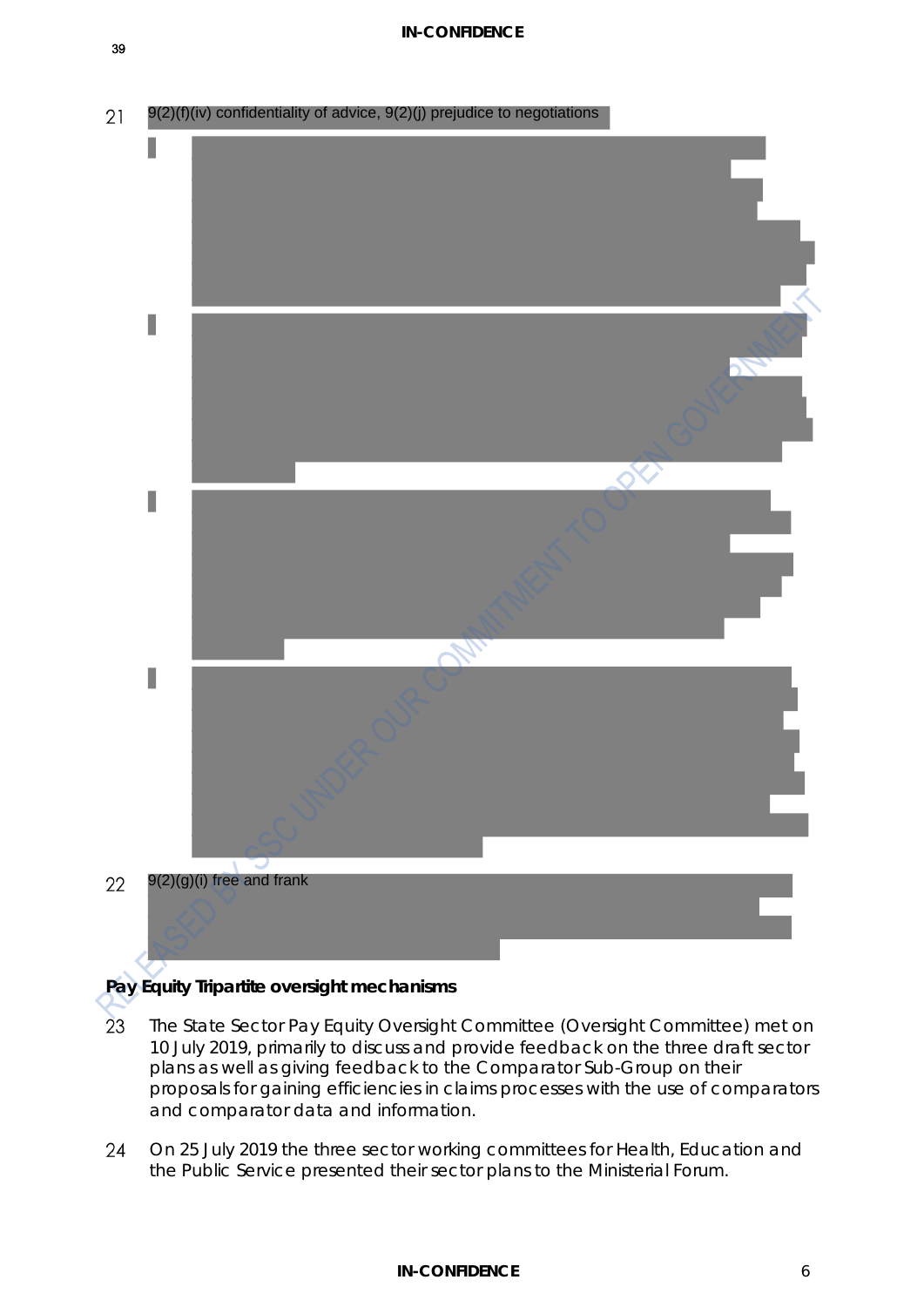#### **IN-CONFIDENCE**



- Forum about where claimant and comparator data could be held and maintained centrally as well as recommendations on security considerations for the data.
- Oversight Committee to coordinate work as to how claims from similar workforces across sectors could be expedited.
- Dates for the next meetings of both the Oversight Committee and Ministerial 26 Forum will be determined soon.



# *DHB Clerical/Administration claim (PSA)*

30.1 Interviews with people in male dominated roles identified as potentially comparable to DHB clerical and administration roles are almost complete at the four organisations that agreed to participate in the process. Parties have approached an additional organisation and they have agreed to participate. The National DHB and PSA teams are scheduled to meet next on 30 and 31 July 2019.